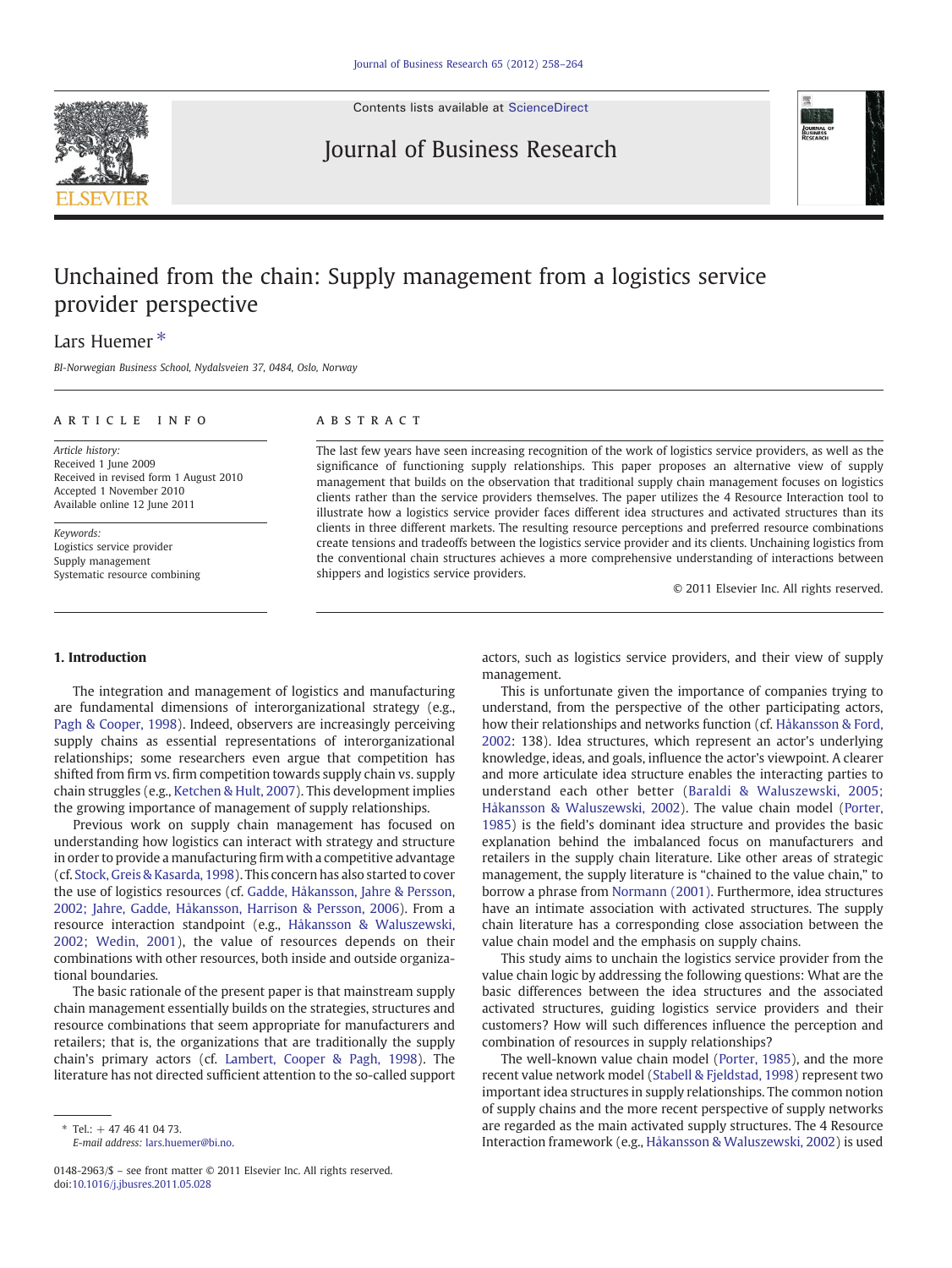for analyzing the structures. The study's main contribution is the explanation of how the dominating idea structures and activated structures delimit our understanding of logistics service providers' contribution to functioning supply relationships.

#### 2. Supply management and associated idea structures and activated structures

The basis of an idea structure is a set of principles and technologies and the idea structure refers to a "pattern of different logic, includes knowledge of different technological possibilities as well as different actors' problems, goals and ambitions" ([Håkansson & Waluszewski,](#page--1-0) [2002:](#page--1-0) 80). An idea structure can be more or less in accordance with an activated (physical) structure. The development of the idea structure takes place in close relation to the activated structure and the expression of the idea structure can occur in manuals, pictures and drawings, including a set of principles.

[Håkansson and Waluszewski \(2002\)](#page--1-0) further stress that the idea structure is important to the activated structure by facilitating an interpretation of the activated structure, including an understanding of how it works and the technology involved. The idea structure can also act as a source for making conscious decisions regarding change in the activated structure. Fig. 1 illustrates the following presentation.

Consequently, the following presentation extrapolates the notion of idea structures and activated structures into the realm of supply chain management, with a focus on the logistics service provider.

#### 2.1. Traditional supply chain management (cell 1)

The value chain model [\(Porter, 1985](#page--1-0)) represents a powerful idea structure in supply relationships. The model builds on a number of principles that have had significant impacts on the understanding of logistics and supply chain management. The model has a certain pattern and a specific focus on a core technology and provides a specific view of actors' goals and ambitions. The value chain model also influences activity structures in the form of supply chains in a profound way.

One basic characteristic of the value chain—as the layout of the primary activities in the generic model indicates—is a long-linked technology (see [Porter, 1985:](#page--1-0) 37). The process involves the serial execution of tasks, which means that interdependencies are sequential (e.g., the outputs of inbound logistics are the inputs of operation activities). A series of activities captures value creation. These activities transform inputs into products and explain performance as a result of the optimization of distinct production functions.

In line with the reasoning of [Stabell and Fjeldstad \(1998\),](#page--1-0) the focus of the value chain firm is an organization that converts raw materials into more or less standardized, tangible products, the main cost driver of which is economies of scale. According to [Porter \(1985\),](#page--1-0) the value of the product in the marketplace is the vehicle that creates differentiation from competitors' products. The focus on the physical products makes the model particularly relevant for product owners, such as manufacturers and retailers; that is, the clients of logistics service providers.

The supply literature typically represents the corresponding activated structure as a supply chain, portraying the structure as the flow of goods from the manufacturer to the warehouse/distribution center, then to meet retailers' orders, and finally to the consumer. In line with [Porter's \(1985\)](#page--1-0) reasoning, value systems/supply chains consist of a number of sequentially interdependent value chain operations. This line of reasoning is in accordance with the content and focus of what supply chain management is all about, which is the same as managing upstream and downstream relationships with suppliers and customers [\(Christopher, 1998\)](#page--1-0).

#### 2.2. Industrial networks (cell 2)

One problem with the value chain logic is its characterization of logistics service providers and other intermediaries as non-value adding entities that perform routine functions in return for a portion of the margins in the supply chain (cf. [Rabinovich & Knemeyer, 2006](#page--1-0)). Industrial network scholars refrain from labeling any particular supply actor either as a primary or support actor, acknowledging that the role of different actors and their views of the activated structure is significantly dependent on the actors' evolving network positions. Nevertheless, the product owner or manufacturer receives special attention when analyzing supply networks from an industrial network approach. The focal firms in [Gadde, Håkansson and Persson](#page--1-0) [\(2010\)](#page--1-0) include IKEA, Ducati, and Volvo, but the authors do not explicitly address the logistics service provider.

From a resource perspective, however, a key argument is that a resource does not have a given quality or value; embedding the



Fig. 1. Idea structures and activated structures in supply management.